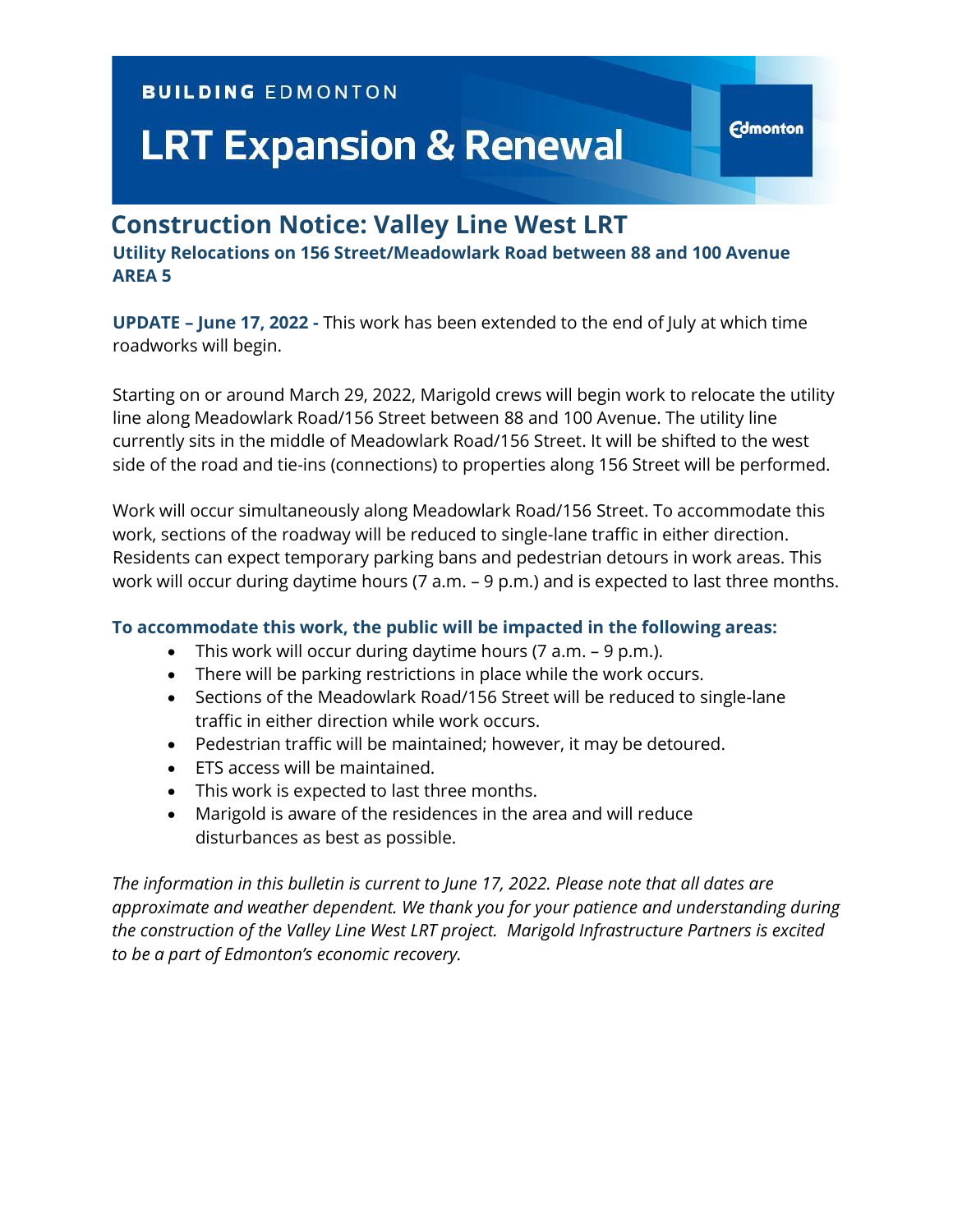

#### **Meadowlark Road/156 Street between 88 and 100 Avenue**